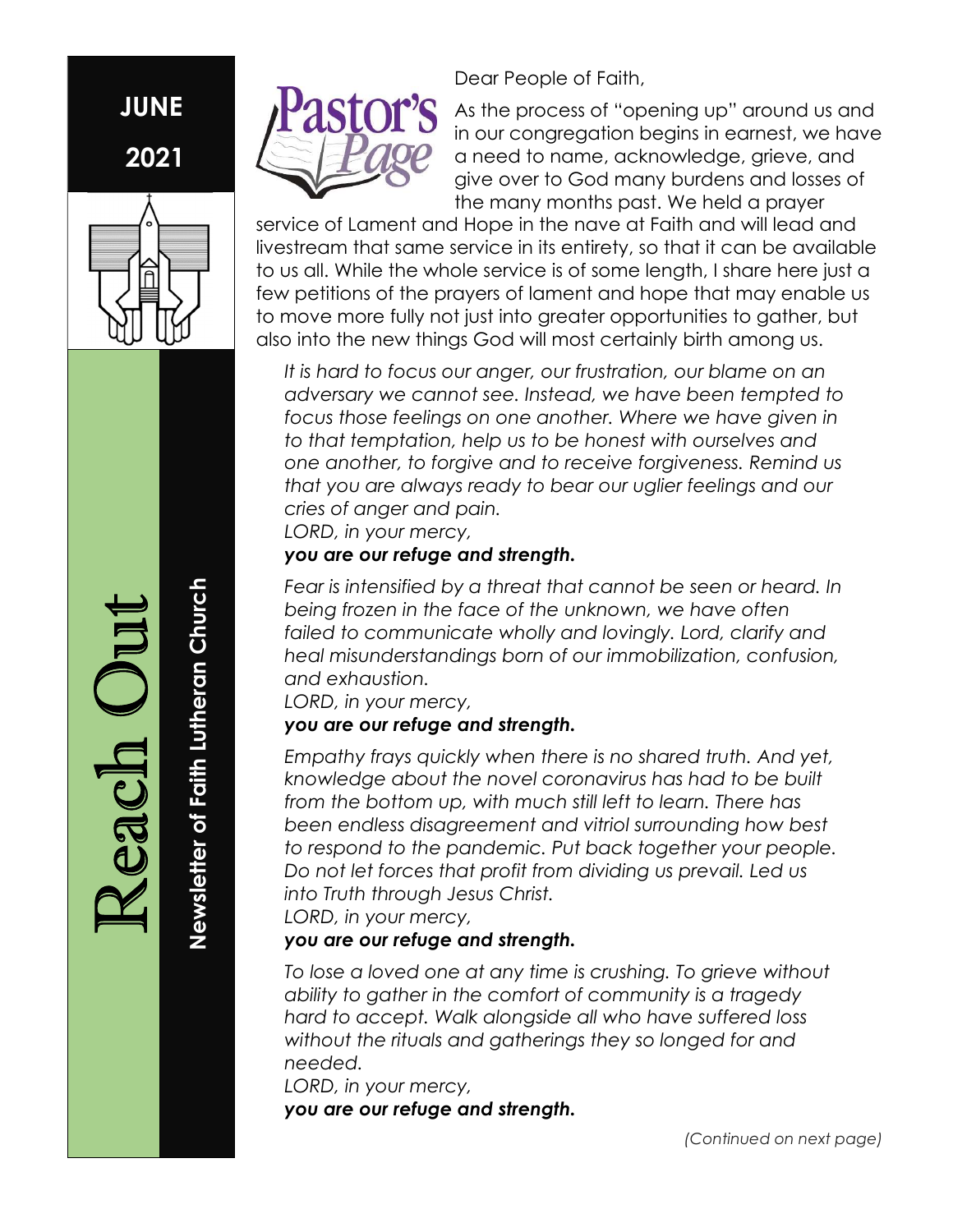Pastor's Page (continued from page 1)

It is in our times of fear and uncertainty that we most crave to be together in space set aside for worship, among our siblings in Christ. And yet, we have refrained from such gathering for much of this past year, depending on you to the best of our ability to protect one another and the wider community. Heal and sustain leaders who have seemingly endlessly had to make difficult decisions and imperfect plans. We thank you for their willingness to bear and to share the weight of responsibility. For those who have felt neglected or unheard, we ask for healing and for your Spirit of reconciliation and renewal. Your presence never fails. True to your promise, leave no one abandoned. LORD, in your mercy,

#### you are our refuge and strength.

In the presence of death and division, other losses may go ungrieved. We lift up to you all people who have missed long-anticipated experiences and rites of passage: graduations, years of college, proms, hellos and goodbyes, holding new grandchildren and hugging elderly parents, sitting by the bedside of our beloved ill. Help us to grieve all of our losses, and give us the gifts of resilience, resurrection hope, and the return of laughter and joy. LORD, in your mercy,

#### you are our refuge and strength.

The loneliness and fear of recent months have cut into our sense of wellbeing and left scars. Bring healing to all who suffer exhaustion, burnout, mental illness, addiction, or family discord. May skilled and compassionate help be readily available to all who need it. Give to the whole human family patience and understanding in the long healing process ahead of us. LORD, in your mercy,

#### you are our refuge and strength.

There were other prayers, petitions, scripture readings and reflections shared during the Service of Lament and Hope. The service closed with this blessing, from a book entitled, Speak It Plain:

> May the weary weight you have carried here surrender to the power of connection and communion.

#### May the fullness of your actual self find warmth and recognition in the presence of Jesus, the risen One.

#### May the healing presence of God flow through you, soothing the cracks of your soul, anointing your whole life.

(from Meta Herrick Carlson, Speak It Plain)

Let it be so! Amen.

In Christ's Peace, Pastor Jill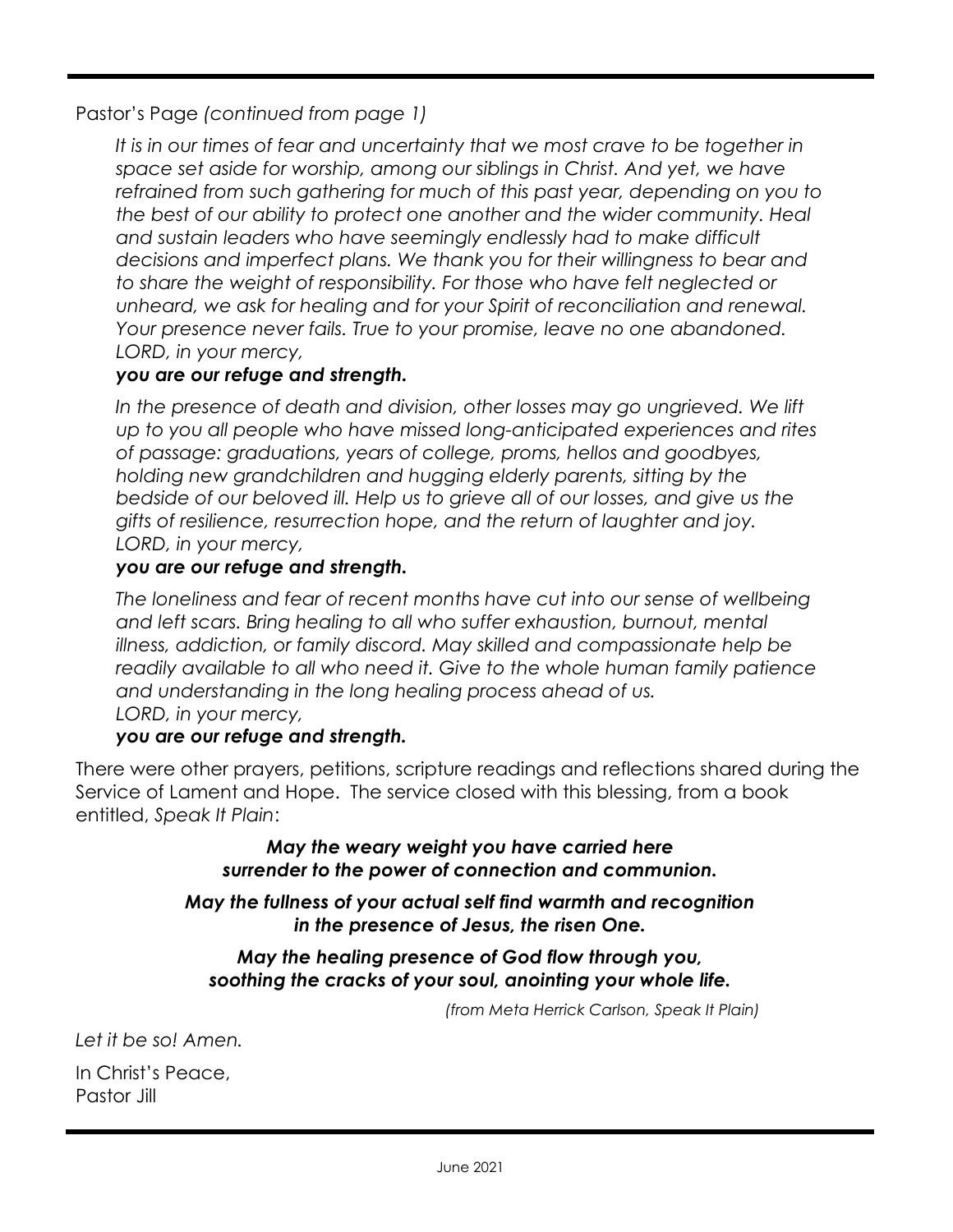

Please join us for worship on Sunday, June 6, at 9:30 AM as we celebrate the installation of Pastor Jill. Bishop Tracie Bartholomew will be preaching at the service which will be held outside (weather permitting), followed by light refreshments.

## SUMMER BOOK DISCUSSION

Austin Channing Brown's I'm Still Here: Black Dignity in a World Made for Whiteness Wednesdays, July 14-August 4 7:00 PM (Online & In Person)

Join the discussion of Brown's reflections on her experiences as a Black woman, working and traveling largely in environments with other people of Christian faith, yet still in "a world made for whiteness." Here is a link to the discussion guide we will make use of in most sessions (left side of the web page): http://austinchanning.com/printables

Questions or other desire to touch base? Contact Pastor Jill at pastorcollict@verizon.net

The Christian Education Committee would like to thank the parents, teachers and all who helped with our Sunday School program this past year. During difficult times, you helped to make it possible for us to continue this very important ministry. Special thanks to Kristen Campbell, Ailyn Del Rio, Aubrey Kandell, Laura Naumovski and Sophia Naumovski!





Our graduates will be held up in our prayers during a worship service in June (watch your bulletins for more details). Please notify the church office with the names of any family members or friends that will be graduating this year.

Please provide us with the name of the school from which they are graduating, degree earned, and if known, any immediate plans for after graduation.



Thank you to all who participated in the Spring Work Day. Your continued commitment to keeping the church property maintained is very much appreciated!

ANNUAL MEETING The Annual Meeting of the Congregation will be held on Sunday, June 27, following worship.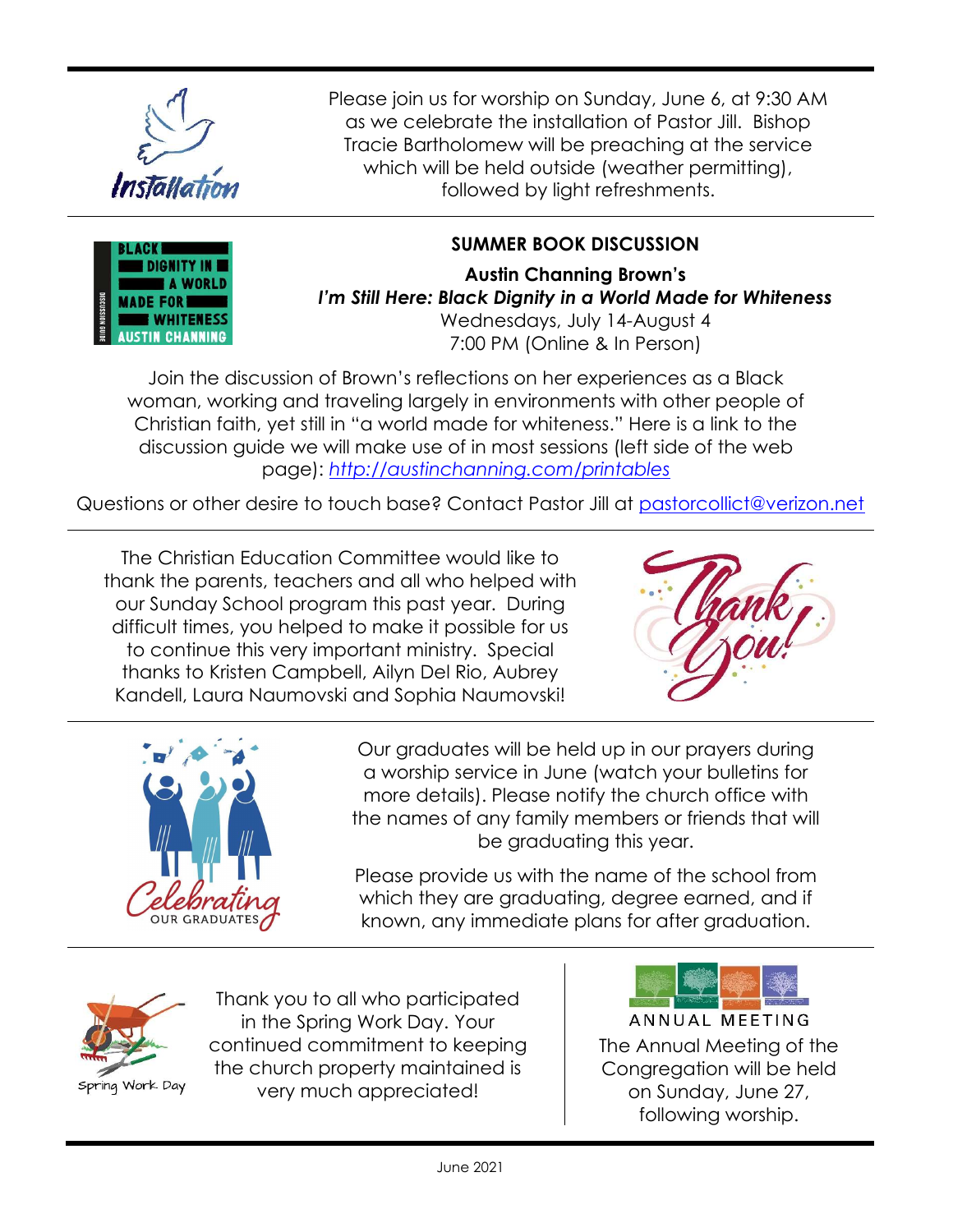

On Sunday, May 2, we celebrated the Holy Baptism of:



Tyler Wayne More, son of Zach and Katie More, born on October 7, 2020. His sponsors were Craig Kraft and Ashley More.



Liam Michael Weisenbach, son of Luke and Jessica Wesienbach, born on July 29, 2020. His sponsors were Christopher Fascenelli and Samantha Koffler.



Thank you to all who participated in the Spring Work Day. Your continued hard work to keep the church property maintained is very much appreciated!



# ANNUAL MEETING

The Annual Meeting of the Congregation will be held on Sunday, June 27, following worship.



If you would like to sponsor altar flowers, please see the Flower Chart which will be available at both indoor and outdoor worship services or you can contact the church office to reserve a date. The cost is \$20 per arrangement and you may place your payment in the offering plate or mail it to the church office. If you pay by check, please write "altar flowers" on the memo line. If paying with cash, please write your name and "altar flowers" on the outside of your envelope.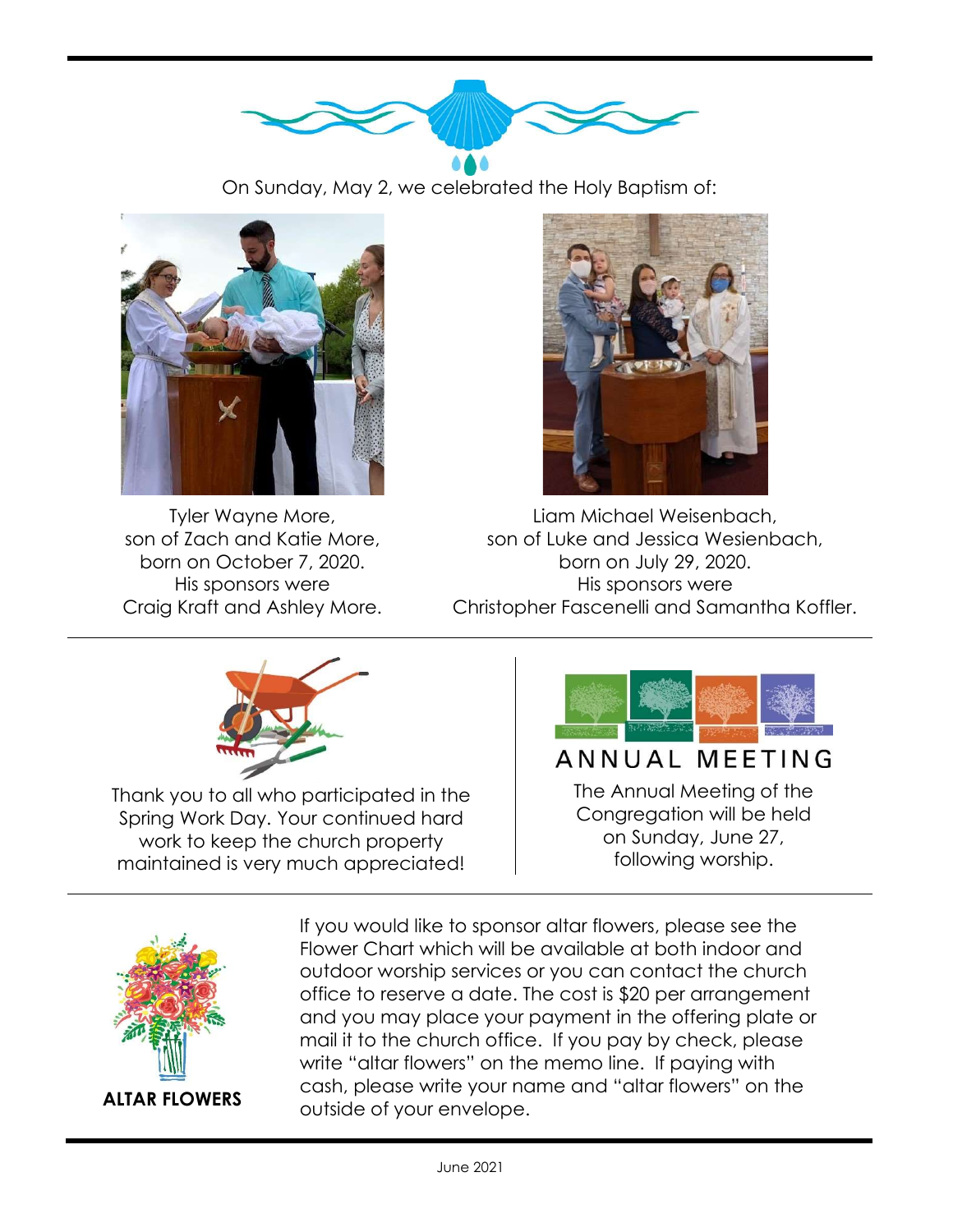

Now that we expect to be able to worship outdoors regularly, we will be celebrating Holy Communion more frequently as well. This means that we also need to make sure that Faith folks who are homebound or otherwise unable to attend outdoor worship are included in the meal. We ask you to inform the church office of your desire to have Communion brought to you, as well as the number of people in your household who would like to receive. We will strive to bring Holy Communion to you as frequently as we can, ideally not less than once per month. Please reach out to Pastor Jill (pastorcollict@verizon.net) with any questions or concerns about this or any other pastoral matter. Also, if you know of someone who might need home communion or other outreach, let Pastor Jill know.



With the return to in-person worship, we are looking for help with our services. Please contact the church office if you would like to volunteer for any of the roles listed below. No experience necessary…training is available!

Acolyte – Participate at the worship services by lighting the candles, carrying the cross at special services, assisting with communion and collection of the offering plates.

Altar Guild – Work in teams to prepare the altar for Holy Communion and clean up after worship.

Assisting Minister – Assist the Pastor in leading worship services and distribution of communion.

**Communion Bread Supply** – Provide communion bread (baked at home or store bought) for Sunday and special worship services.

**Lector** – Read the lessons and psalmody during regular and special services. The readings are provided in advance of the service.

**Offering Counters** – Teams of two or three work together to count the church offerings on assigned Sundays (typically every six weeks). Open envelopes, count donations, complete Counter Sheet, prepare and deposit money in bank.

Usher – The ushers serve as God's host by assisting visitors and members before and during the worship services. Each service has a team of two ushers who will distribute bulletins, collect the of offering, direct people during communion and straighten up the sanctuary after each service.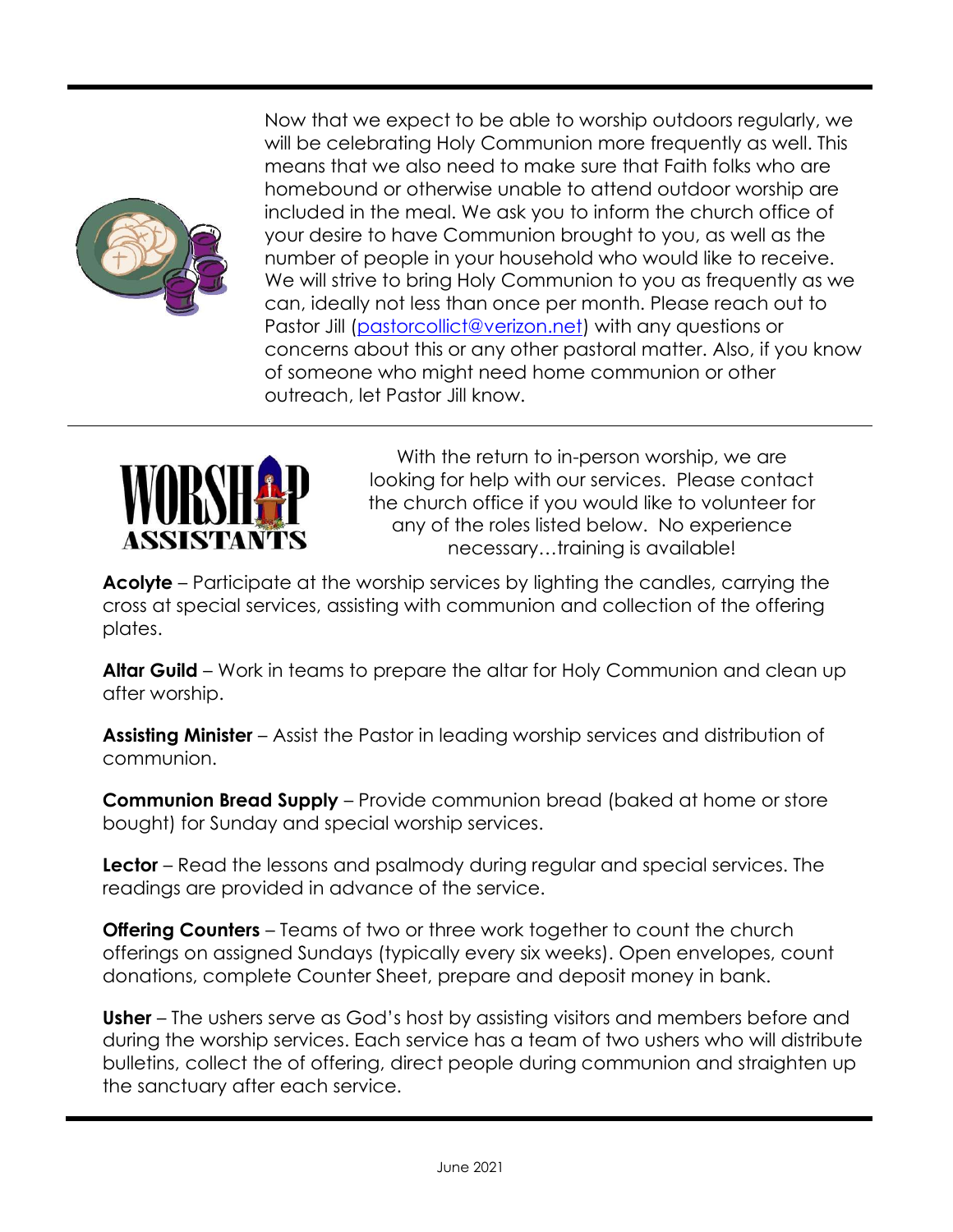

### "Gathered into one by the Holy Spirit, let us pray as Jesus taught us."

These are the familiar words we hear before praying the Lord's prayer. Whether we are gathered in a parking lot, the sanctuary or the living room, we worship together. We leave behind what distracts us. We greet each other. We sing praise and thanksgiving. We hear the Word of God,

word of life. We ask for God's blessing and pray for all kinds of people, united as one body of Christ. We come to the banquet together to receive Christ's own body and blood.

> As we gather at your table, as we listen to your word Help us know, O God, your presence; let our hearts and minds be stirred Nourish us with sacred story till we claim it as our own Teach us through this holy banquet how to make Love's victory known ELW 522, Text: Carl P. Daw, Jr.

#### "What would you miss the most if your church closed?"

This question was asked of council and staff at one of the Bold Initiative team trainings. The answers were things like youth group, worship, volunteering, intergenerational events, music, and socializing with church friends. All of these things involve gathering. After an isolating pandemic year, we are in desperate need of gathering as a church. We are trying to figure out ways to do this safely. We are at different comfort levels and adjusting to crowds. But I feel such hope and joy for the opportunities to gather this summer. I'm just going to put it out there: Please come. Bring a friendly smile. Greet Pastor Jill. Sing outdoors. Commune.

I look forward to worshiping with you soon, Becky Majewski

> Gather us in and hold us forever Gather us in and make us your own Gather us in, all peoples together Fire of love in our flesh and our bone ELW 532, Text: Marty Haugen

#### Outdoor worship updates (June 6 & 27):

- Masks are not required
- Sitting in groups is not limited to family, but please leave 6 ft distancing from other groups
- Coffee in the Corner is back!

#### Indoor worship updates (June 13 & 20):

- Please enter quietly between 9:20-9:30 AM. There will be pre-service organ music.
- The congregation can speak and sing in a soft voice.
- Communion kits will be distributed with bulletins.
- Coffee in the Corner will be outside.

#### \*\*\*Volunteers are essential to having worship outdoors.

Please consider signing up to set-up at 9:00 AM or clean-up after worship.\*\*\*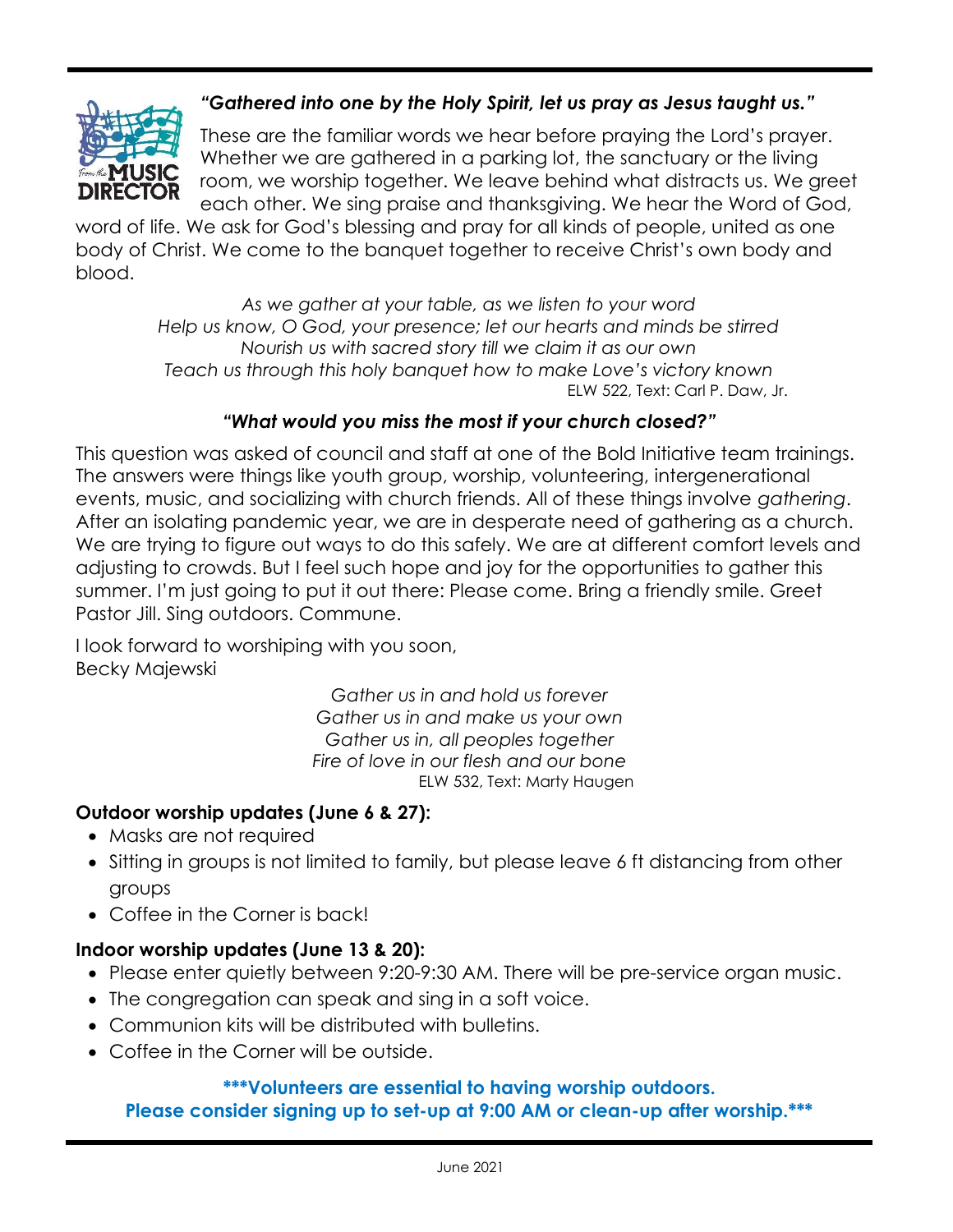

**Coffee in the Outdoor Corner.** Evangelism Committee wants us to be Social again! Weather permitting, with social distancing still encouraged, we hope to have light refreshments on Sundays through June 27th on a table outside the church entrance after service. We need your help for set up/clean up or to bring a light refreshment that is easily portioned (i.e., a box of cookies, a bunch of washed grape sections, a box of coffee or a bottle of juice). Please sign up via this link: Coffee in the Outdoor Corner Sign Up. Questions? Email Kelly Haase at dnkha@hotmail.com.



We are in need of coverage for our Church Office Administrator while she is on vacation July 5-9. If you are able to help out any days (or half days!) that week, please contact the church office. Thank you!



Pastor Jill takes her weekly sabbath on Fridays. She is available to attend to emergencies. All other messages will be returned on Saturday or, if not urgent, on Monday morning.



Please contact the church office if you would like a copy of the July/August/September 2021 Christ in Our Home.



Please contact the church office if you would like a hard copy of this month's Reach Out.



Articles for the July Reach Out are due Friday, June 18.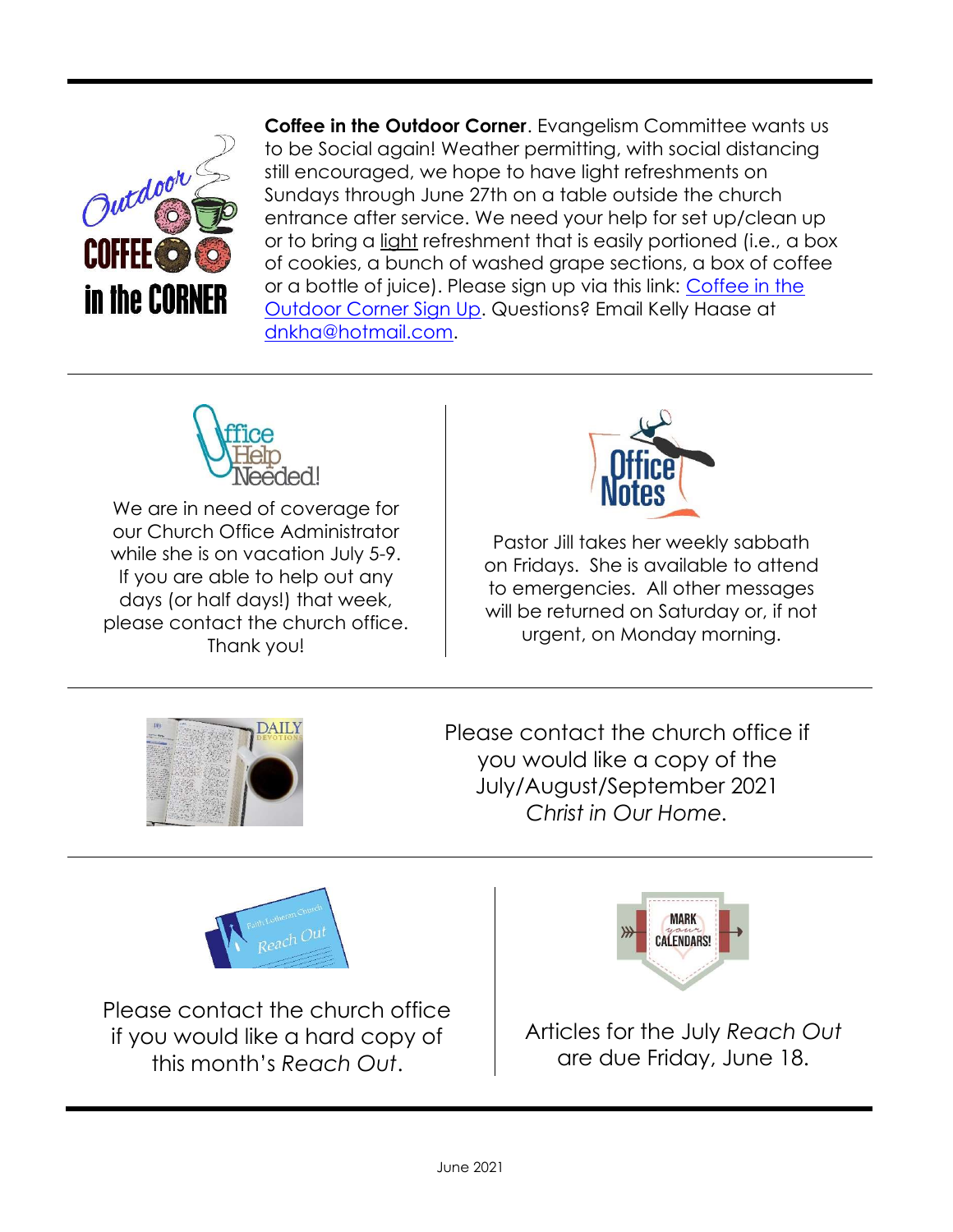Need or want to talk with the Pastor?

Hospital Stays/Prayer List Updates

Please call the church office at (908) 369-3201 or you may email Pastor Jill at pastorcollict@verizon.net.

Please notify the church office with any additions, deletions or changes to our prayer concerns or when you or someone you love is hospitalized (also when you

### Please keep in your prayers…

or your loved one is released from the hospital).

- 
- 
- + Pastor Zimmermann + Jonathan Stein + Carol Suiter
- + Janice Vahl + Andrew Wishnow
- 
- 
- 
- 
- + Megan Barlow + Karen Blumenthal + Florette Bodmer
- + Martin Boer + Lorraine Capobianco + Betty Hannum
- + Rudy Harding + Tara Joswick + Christine Kennette
	-

#### Our sympathies and prayers are offered for the family and friends of:



Diana Smith (friend of Teresa Feeser & Ray Richie) Bud Owen (requested by Colleen Marvits) Mark Allegretti (Bob Hawkes' brother-in-law)

- 6/1 Allison Gan
- 6/2 Erin Farreny Faith Ludvigsen
- 6/3 Andrew Bourey, Jr. Adam Villano
- 6/4 Janice Vahl
- 6/5 Joseph Cseh
- 6/8 Kari Patane Colton Reimann
- 6/12 Christopher Hardgrove Daniel Pfau
- 6/13 Ray Hannum Allison Puskas
- 6/17 Ray Richie
- 6/18 Jenna Cauda Dick Van Arsdale
- 6/20 Carl Edolo Jordan Naumovski Lillian Pfau Erica Puskas Jack Trabilsy Tori Wargo
- 6/21 James Matsil
- 6/23 Keatyn Sullivan
- 6/24 Ashley Grega Jim Muller

June 2021



| 6/26 Alex Crow<br>David Mallon |
|--------------------------------|
| 6/27 Madison Markota           |
| 6/29 James Merriam             |

Chris Truncale



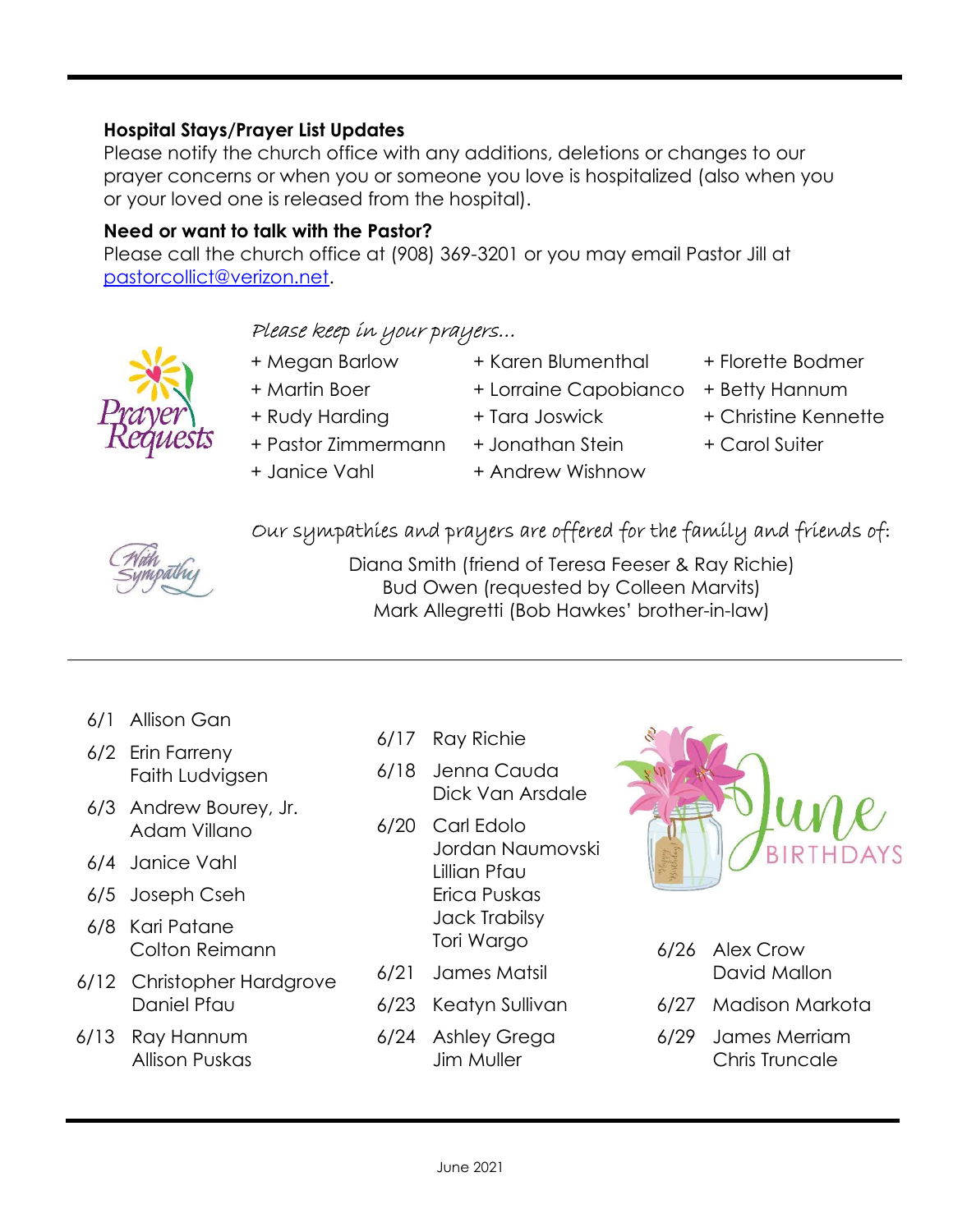

Thank you to all who have faithfully continued to support our ministries while the building has been closed. We ask that you continue to prayerfully consider how you can support these ministries, while not physically present. As always, your regular offering (with or without an envelope) can be mailed directly to the church office (381 South Branch Road, Hillsborough, NJ 08844). In addition, the Finance and Stewardship committees have worked together to provide two additional options. There

is a link on Faith's website, www.faithlutherannj.org/giving/ that will allow a person to give to a variety of ministries/funds using a bank account, debit or credit card. The same giving options are also available via an app (GivePlus or Give+) that can be installed on your smartphone. With either online giving option, it is easy to create an account, set Faith Lutheran as your church of choice and donate to different funds. Please contact the church office with any questions.



#### Faith Lutheran Church Operating Fund Statement of Revenues and Expenses For the eleven months ending April 30, 2021

|                                               | <b>Approved</b> | <b>Year to Date</b> |               |
|-----------------------------------------------|-----------------|---------------------|---------------|
|                                               | <b>Budget</b>   | <b>Budget</b>       | <b>Actual</b> |
| <b>Revenue</b>                                |                 |                     |               |
| <b>Envelopes</b>                              | \$<br>262,116   | 238,988             | 241,658       |
| Other <sup>1</sup>                            | 15,930          | 14,928              | 23,789        |
| <b>Total Revenue</b>                          | 278,046         | 253,916             | 265,447       |
| <b>Expenses</b>                               |                 |                     |               |
| <b>Total Mutual Ministry</b>                  | 211,818         | 194,399             | 155,702       |
| <b>Total Worship &amp; Music</b>              | 4,554           | 4,235               | 1,179         |
| <b>Total Property Maintenance</b>             | 60,031          | 56,796              | 45,021        |
| <b>Total Christian Education</b>              | 2,475           | 2,385               | 2,563         |
| <b>Total Youth</b>                            | 1,200           | 1,088               | 1,665         |
| <b>Total Evangelism</b>                       | 2,240           | 1,430               | 849           |
| <b>Total Social Ministry</b>                  | 25,299          | 23,191              | 23,655        |
| <b>Total Finance</b>                          | 42,160          | 38,705              | 39,034        |
| <b>Total Stewardship</b>                      | 600             |                     |               |
| Capital Improvement Fund                      | 5,000           |                     |               |
| <b>Equipment Fund</b>                         | 1,000           |                     |               |
| <b>Total Expenses</b>                         | 356,377         | 322,829             | 269,669       |
| Income (Loss) Before Budget Gap               | (78, 331)       | (68, 913)           | (4, 222)      |
| <b>Budget Gap</b>                             | 78,331          | 68,913              |               |
| Income (Loss)                                 | \$<br>0         | 0                   | (4, 222)      |
| <sup>1</sup> PPP Loan of \$15.492.50 included |                 |                     |               |